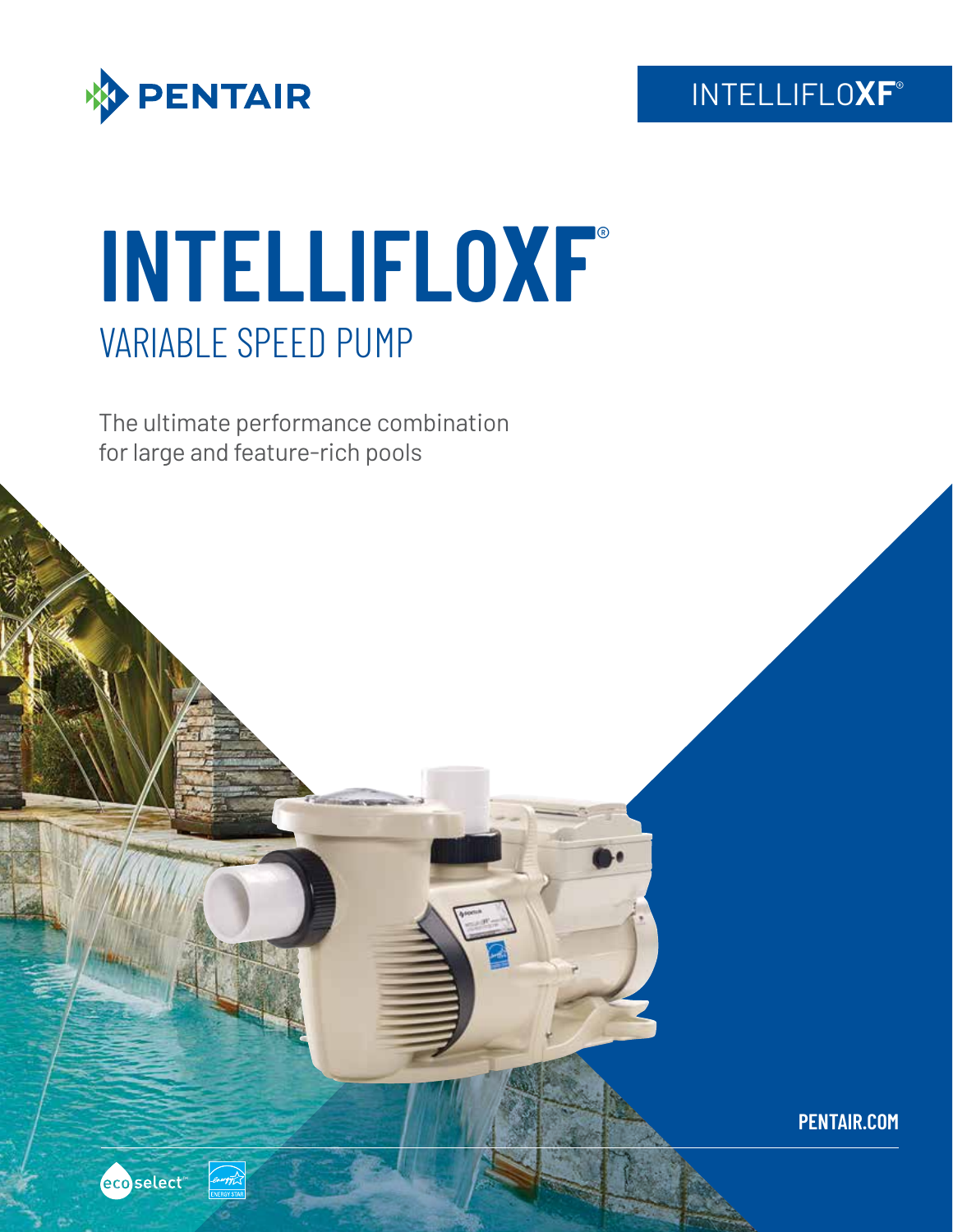

### THE INTELLIFLOXF° VARIABLE SPEED PUMP SAVES MORE ENERGY THAN EVER BEFORE.

This remarkable pump was originally designed to combine the best of our IntelliFlo® Variable Speed Pump technology with a smoother, ultra-efficient hydraulic design. A more intuitive user interface makes programming a cinch. IntelliFloXF pump is equipped with a rotatable keypad for easy operation and viewing. Plus, an optional wall mount kit gives you greater flexibility.

> Estimated cost savings of up to \$1,600 each year\*



\*Savings based on variable speed pump compared to a single-speed pump running 12 hours per day at an average of \$0.16 per kWh in a 20,000 gallon pool. Actual savings may vary based on local utility rates, pool size, pump run time, pump horsepower, pump rpm, plumbing size and length, pump model, service factor and other hydraulic factors.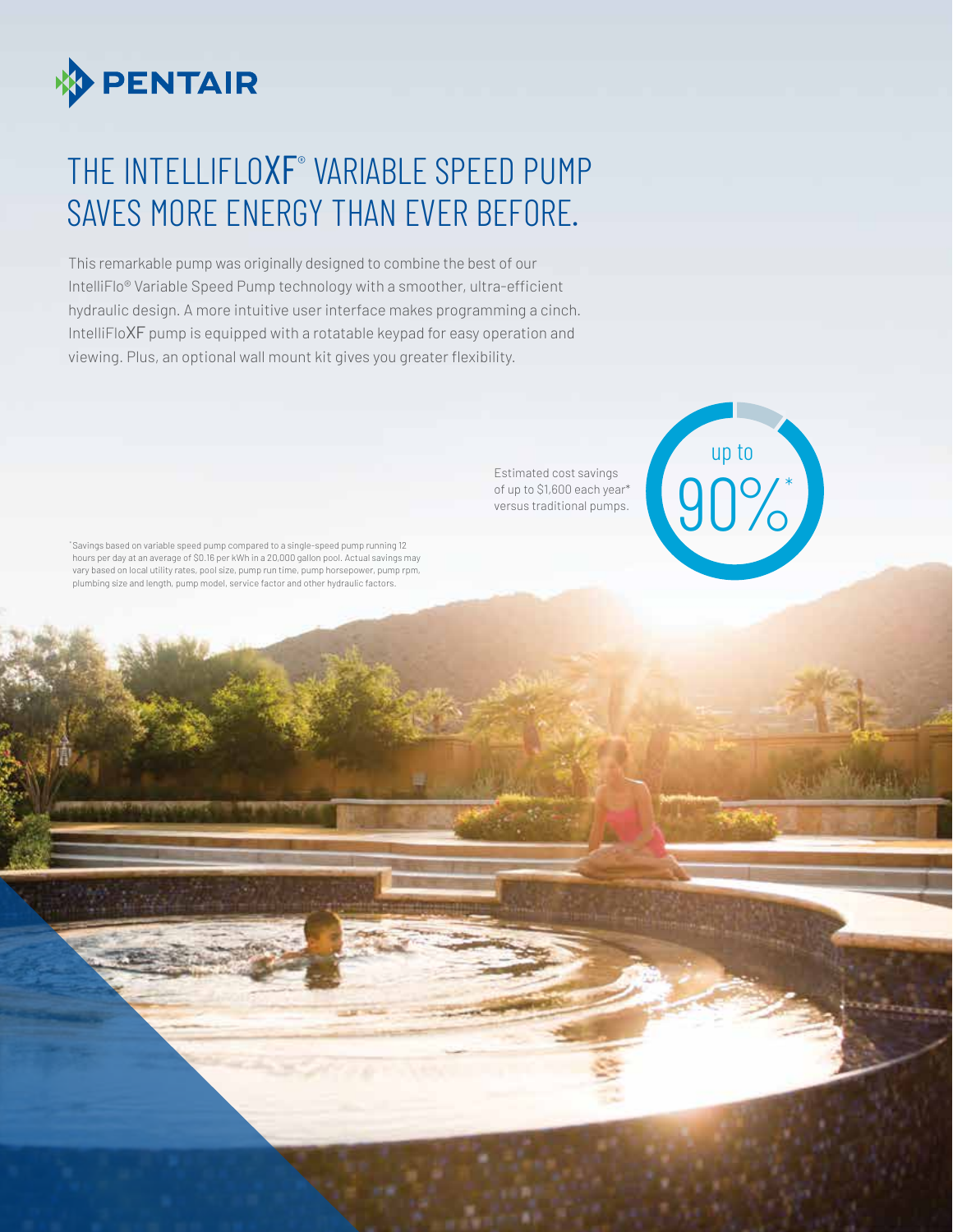#### **POWERFUL AND ECONOMICAL**

The IntelliFloXF variable speed pump gives you the power to operate large residential and feature-rich pools with waterfalls, slides, negative edges or other water features. And, its remarkable variable speed cuts energy use dramatically.

#### **EASIER TO OPERATE**

We've upgraded the pump interface so it's more intuitive and easier to use than ever. The display can be rotated for convenient orientation on the pump. Or, it can be placed nearby with an optional wall mount kit.

#### **AUTOMATION READY**

For even greater control, add an optional ScreenLogic® Interface to your Pentair automation system and access your pool from practically anywhere and at anytime using your smartphone, computer or mobile digital device, and now with the Apple Watch® wrist wearable device and Amazon Echo®.



Runs on the same principles as a hybrid car. The advanced permanent magnet motor is far more efficient than single- and two-speed pumps.



More environmentally responsible. Dramatically reduces electricity consumption.



- Extra-powerful pumping for large and feature-rich pools.
- Eight programmable speed settings with multiple scheduling options maximize efficiency.
- Exceptionally efficient permanent magnet motor.
- Ultra-quiet: TEFC motor and low-speed operation contribute to reduce noise.
- Drop-in replacement for WhisperFlo® High Performance Pump models and an easy substitute for Challenger® High Pressure Pumps.
- Field-proven reliability no other variable speed brand can match.
- WEF 5.6 THP 3.95.